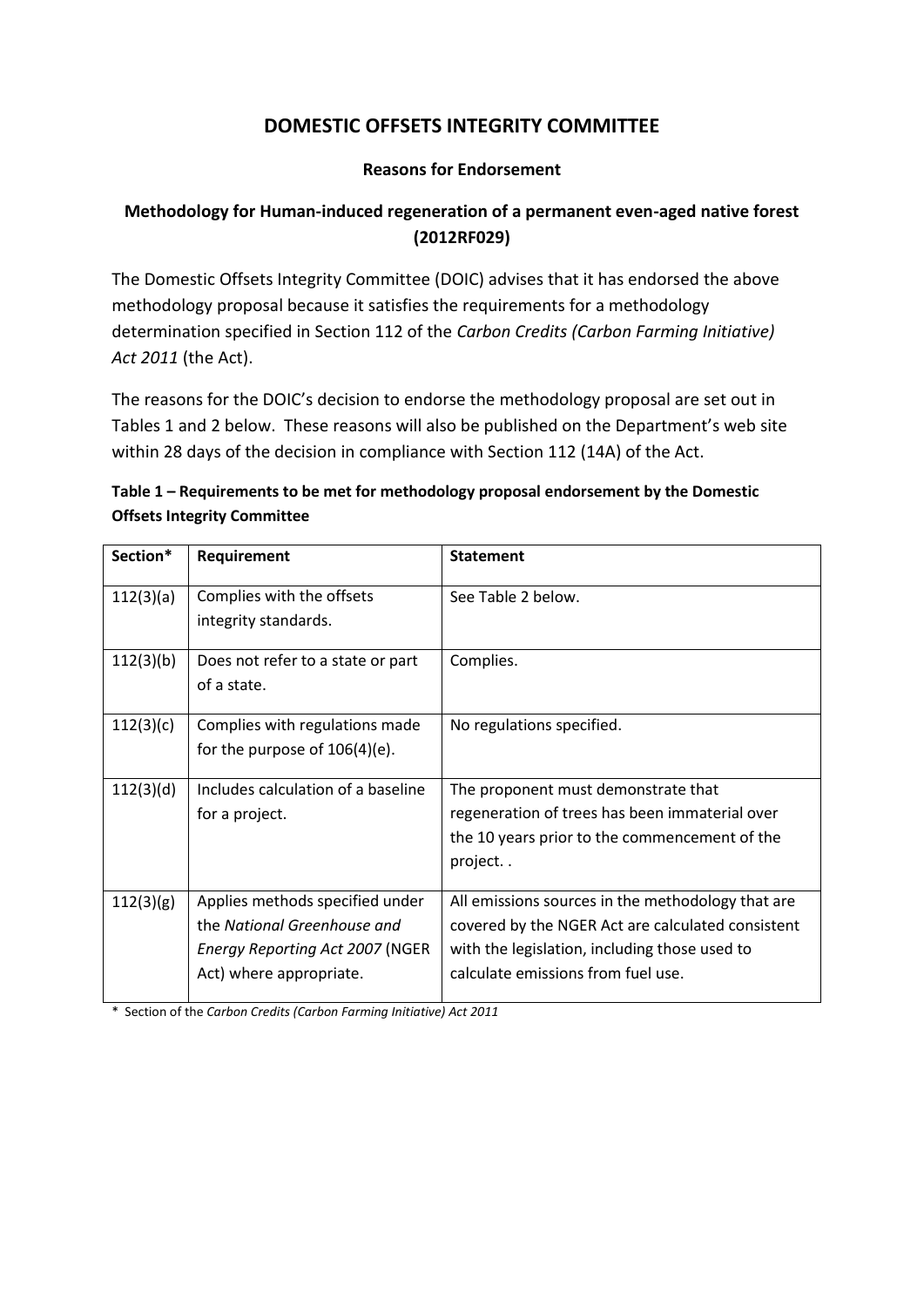## **Table 2 – Offsets Integrity Standards**

| Section*  | Requirement                                                                                                                      | <b>Statement</b>                                                                                                                                                                                                                                                                                                                                                                                                                                                                                                                               |
|-----------|----------------------------------------------------------------------------------------------------------------------------------|------------------------------------------------------------------------------------------------------------------------------------------------------------------------------------------------------------------------------------------------------------------------------------------------------------------------------------------------------------------------------------------------------------------------------------------------------------------------------------------------------------------------------------------------|
| 133(1)(a) | Covered by the additionality<br>test regulations.                                                                                | The activity is covered by the Additionality Test<br>Regulations: Regulation 3.28 (1)(c) the<br>human-induced regeneration, on or after 1 July 2007,<br>of native vegetation, on land that is not conservation<br>land, by:<br>the exclusion of livestock; or<br>(i)<br>(ii) the management of the timing and the<br>extent of grazing; or<br>(iii) the management, in a humane manner, of<br>feral animals; or<br>(iv) the management of plants that are not native<br>to the project area; or<br>(v) the cessation of mechanical or chemical |
| 133(1)(b) | <b>Estimations of emissions</b><br>reduction, sequestration and<br>emissions are measurable and<br>capable of being verified.    | destruction, or suppression, of regrowth;<br>Appropriate equations are specified for the<br>calculation of emissions for the baseline and project<br>and appropriate means of data collection, monitoring<br>and reporting are specified to enable verification of<br>the estimations.                                                                                                                                                                                                                                                         |
| 133(1)(c) | Methods specified in the<br>methodology are not<br>inconsistent with the methods<br>set out in the National<br>Inventory Report. | The methods set out in the methodology proposal<br>are not inconsistent with the methods in the National<br>Inventory Report.                                                                                                                                                                                                                                                                                                                                                                                                                  |
| 133(1)(d) | The methodology is supported<br>by relevant scientific results<br>published in peer-reviewed<br>literature.                      | The methodology proposal is supported by peer<br>reviewed scientific literature and credible scientific<br>data.<br>The modelling underpinning the methodology is<br>updated to reflect commissioned scientific research<br>and published in peer reviewed scientific literature.                                                                                                                                                                                                                                                              |
| 133(1)(e) | Net abatement is calculated<br>after deducting the emissions<br>generated as a result of carrying<br>out the project.            | Complies.                                                                                                                                                                                                                                                                                                                                                                                                                                                                                                                                      |